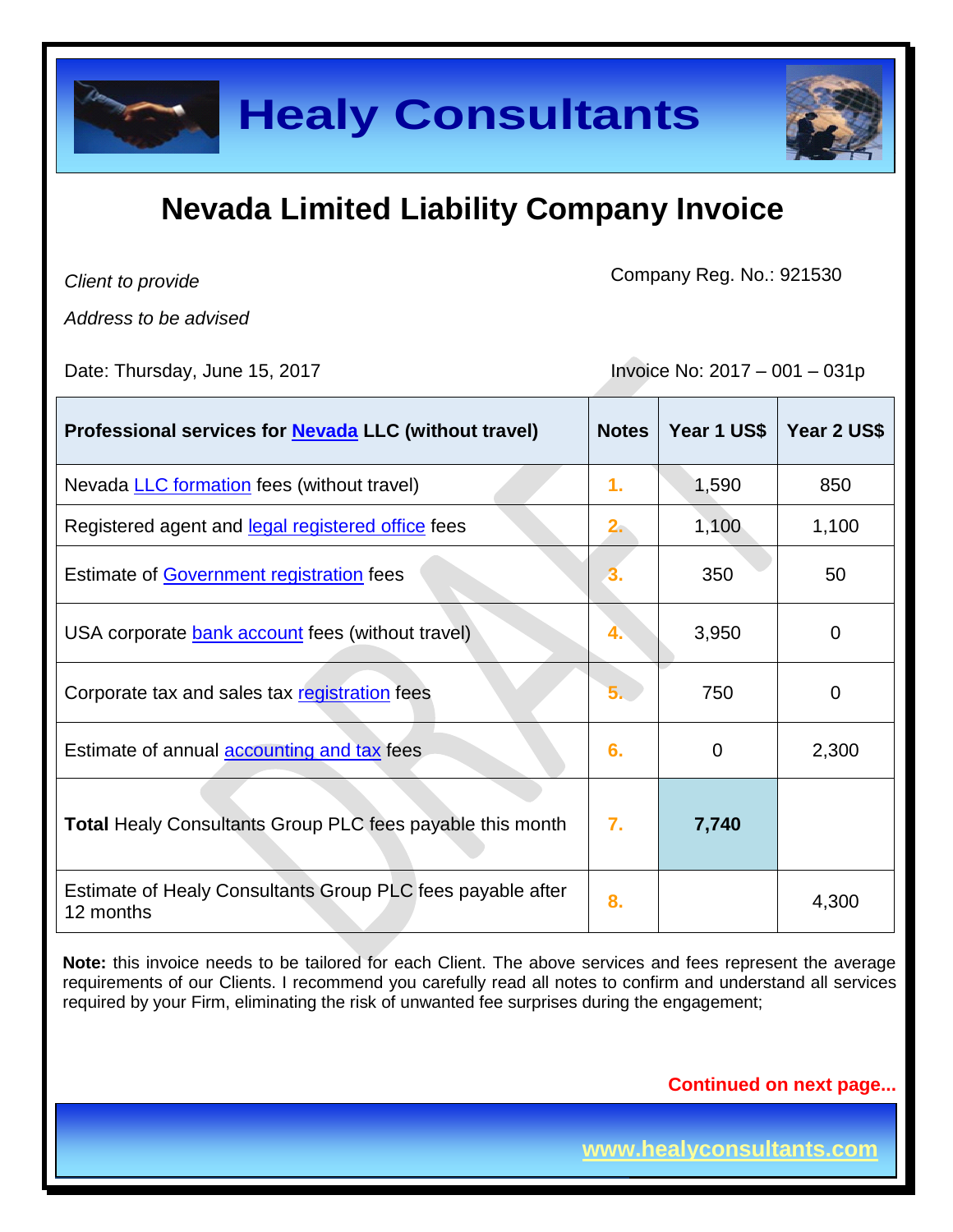

#### *Notes to invoice above*

**1.** Healy Consultants Group PLC fees to efficiently and effectively complete Nevada LLC registration within 2 [weeks \(click link\)](http://www.healyconsultants.com/nevada-company-registration/fees-timelines/#timelines) by **i)** choosing the optimum regulatory license for our Client's business activities **ii)** reserving a company name at the [Nevada Secretary of State](https://nvsos.gov/index.aspx?page=428) website; **iii)** settling our accountant and lawyer fees and **iv)** preparing a high quality company incorporation application for submission to the Secretary of State;

All [engagement fees](http://www.healyconsultants.com/company-registration-fees/) (click link) are agreed and paid up front and agree to the fees published on our country web pages. Consequently, there are no hidden fees, surprises or ambushes throughout the engagement. All engagement deadlines are agreed up front in the form of a [detailed project](http://www.healyconsultants.com/index-important-links/example-project-plan/)  [plan,](http://www.healyconsultants.com/index-important-links/example-project-plan/) mapping out [deliverables](http://www.healyconsultants.com/deliverables-to-our-clients/) by week throughout the engagement term;



**Page 2 of 8**

Every week during the engagement, Healy Consultants Group PLC will email our Client a [detailed status update.](http://www.healyconsultants.com/index-important-links/weekly-engagement-status-email/) Our Client is immediately informed of engagement problems together with solutions. Your dedicated engagement manager is reachable by phone, Skype, live chat and email and will communicate in your preferred language;

**2.** In accordance with the Nevada [Limited Liability Company Act,](http://www.leg.state.nv.us/NRS/NRS-086.html) each Nevada LLC must appoint a registered agent, who may be a natural person or a body corporate, but the agent must be resident in the country. Healy Consultants Group PLC will act as your Nevada company agent, our annual responsibilities include **i)** preparing and filing the legal annual return; **ii)** securely maintaining company records; **iii)** liaising with the government on our Client's behalf; **iv)** legal filing of changes of company structure; and **v)** reminding our Client of statutory deadlines;

**Healy Consultants**<br> **Example 18 Compary the Compary of the Compary of the Compary of the Compary of the Compary of the of the Compary incorporation of the Compary incorporation of the properties of the properties of the c** In accordance with Nevada [Limited Liability Company Act,](http://www.leg.state.nv.us/NRS/NRS-086.html) an LLC shall as from the date of its incorporation have a legal registered office in Nevada, to which all official government communications and notices may be addressed. To comply with this statutory requirement, Healy Consultants Group PLC' Nevada office will be the registered office address for your company. Thereafter, this address will be used to receive government correspondence including **i)** tax letters **ii)** notice of the legal annual return; and **iii)** all government communications. Most of our Clients wish to place [Healy Consultants Group PLC' office address](http://www.healyconsultants.com/corporate-outsourcing-services/company-secretary-and-legal-registered-office/) on invoices, contracts, websites and business cards;

**Continued on next page...**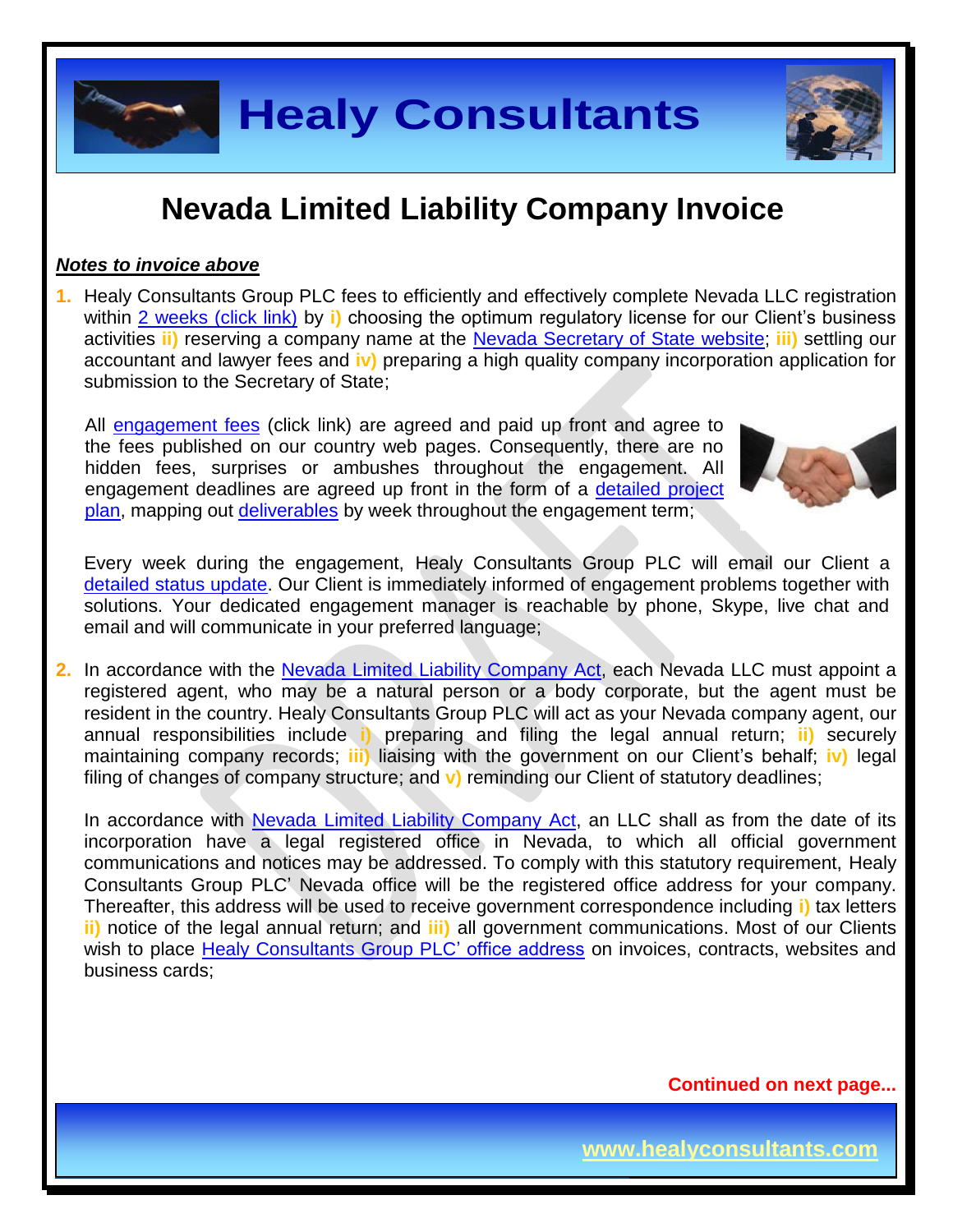



- **3.** This fee is an estimate of government costs payable during your firm's engagement. All government fee payments will be supported by original receipts and invoices. Examples of government costs include **i)** reserving the Nevada [company name;](http://nvsos.gov/Modules/ShowDocument.aspx?documentid=901) **ii)** submitting the [articles of](http://nvsos.gov/Modules/ShowDocument.aspx?documentid=1004)  [organization](http://nvsos.gov/Modules/ShowDocument.aspx?documentid=1004) and **iii)** applying for a Certificate of Good Standing. Following engagement completion, Healy Consultants Group PLC will refund our Client any excess of funds received over actual Government costs paid;
- **4.** Healy Consultants will be pleased to open an [US corporate bank account](http://www.healyconsultants.com/usa-company-registration/formation-support-services/#banking) without travel. It is a time consuming task, Healy Consultants Group PLC will shelter our Client from the administrative challenges. As you can appreciate, it is a difficult task to obtain bank account approval through a newly formed company, when shareholders and directors and bank signatories reside overseas. Healy Consultants Group PLC will prepare a business plan for the bank to optimize the probability of corporate bank account approval. Depending on our Client business and nationality, there is a 20% probability the banks will request a bank signatory to travel for a one hour bank interview. Healy Consultants Group PLC will try its best to negotiate with the bank for a travel exemption. If our Client must travel to the States for corporate bank account opening, Healy Consultants Group PLC will refund our Client US\$950;

If our Client is not comfortable with only a US corporate bank account, Healy Consultants Group PLC will be pleased to open an [international corporate bank account](http://www.healyconsultants.com/international-banking/) (click link) outside the country. Examples include Germany, Liechtenstein, Austria, Bulgaria, South Africa, Australia, London, South America or Dubai. All banks will be top tier banks in these countries with excellent internet banking services. Example of our global banking partners include HSBC, Standard Chartered Bank, Citibank, Barclays, Standard bank, ANZ bank, VTB bank, UBS, Credit Suisse;

The banks enjoy ultimate power of approval of corporate bank account applications. Consequently, guaranteed success is outside of Healy Consultants Group PLC' control. What is inside our control is the preparation and submission of a high-quality bank application that maximizes the likelihood of approval. To date, we enjoy a 100% approval record because of our global banking [relationships](http://www.healyconsultants.com/international-banking/corporate-accounts/) and determination.

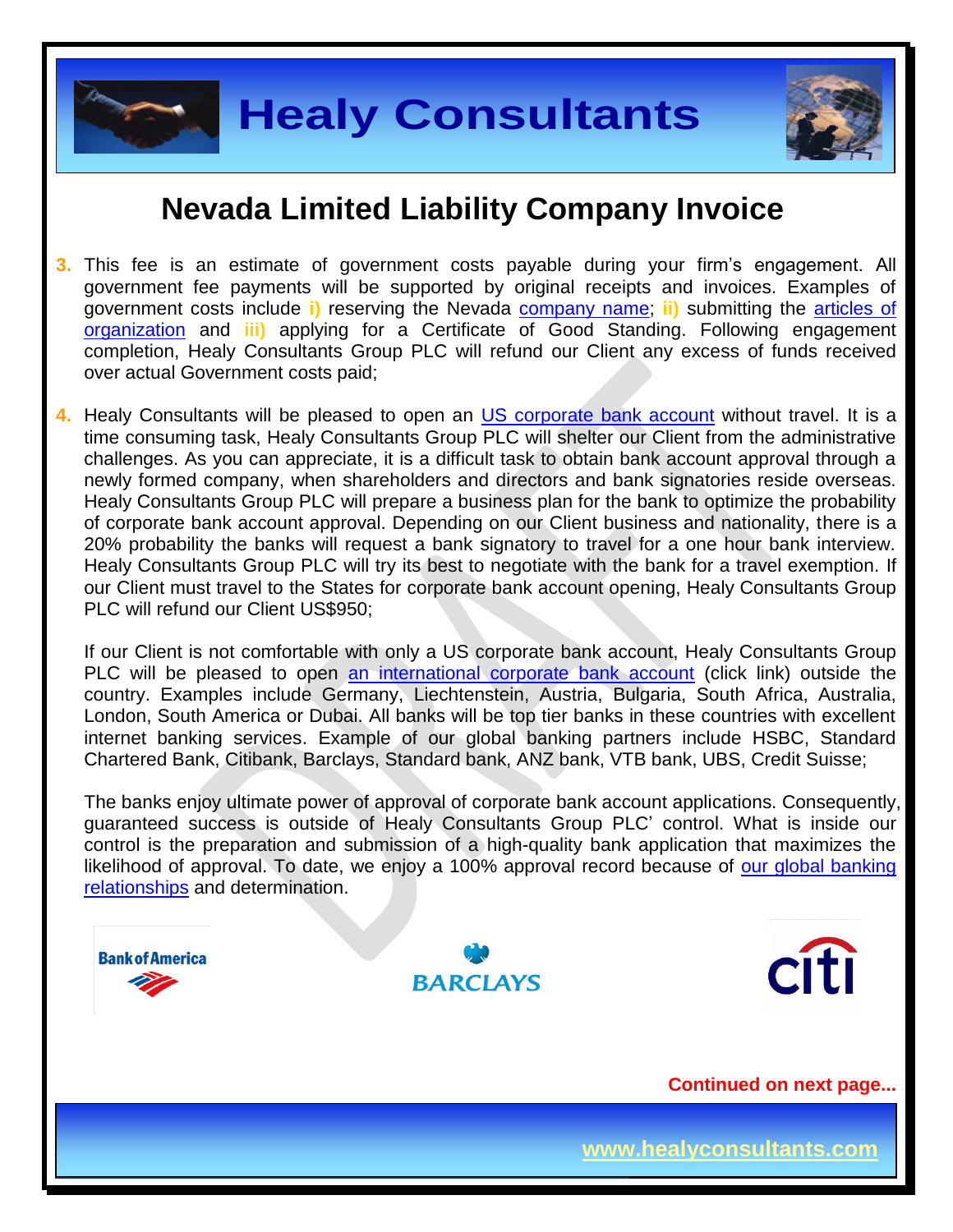

Global banks continue to tighten corporate bank account opening procedures, their internal compliance departments completing more thorough due diligence of Clients. Consequently, our Clients should expect the bank account approval period to take up to 4 weeks. Furthermore, global banks now require evidence of proof of business in the country where the corporate bank account will be, including sales contracts or lease agreement;

- **5.** In accordance with [Internal Revenue Service \(IRS\)](http://www.irs.gov/) guidelines, each entity must register for tax by applying for an [Employee Identification Number \(EIN\).](http://www.irs.gov/pub/irs-pdf/p1635.pdf) Furthermore, all companies which wish to sell tangible property in Nevada must [register for sales tax;](http://tax.nv.gov/FAQs/Sales_Tax_Information___FAQ_s/)
- **6.** For an active trading company, these [accounting and tax](http://www.healyconsultants.com/usa-company-registration/accounting-legal/) fees are an estimate of Healy Consultants Group PLC fees to efficiently and effectively discharge your annual company accounting and tax obligations. Following receipt of a set of draft accounting numbers from your company, Healy Consultants Group PLC will more accurately advise accounting and tax fees. For a dormant company, Healy Consultants Group PLC fees are only US\$950;



**Page 4 of 8**

- **7.** All fees quoted in this invoice correspond to fees quoted [on Healy Consultants Group PLC'](http://www.healyconsultants.com/company-registration-fees/)  [website.](http://www.healyconsultants.com/company-registration-fees/) Please review this invoice carefully to identify errors. During the rush of the business day, it is possible that Healy Consultants Group PLC inadvertently made fee calculation errors, typing errors or omitted services or omitted historic fee payments from Clients. In the unfortunate event you identify invoice errors, please revert to me directly re the same. I apologize in advance if I or my staff made invoice errors;
- **8.** Assuming our Clients re-engage Healy Consultants Group PLC in year 2, this fee is an estimate of the fees payable next year, 12 months after the date of company registration;
- **Healy Consultants**<br> **Consultants**<br> **Consultants**<br> **Consultants**<br> **Consultants**<br> **Consultants**<br> **Consultants**<br> **Consultants**<br> **Consultants**<br> **Consultants**<br> **Consultants**<br> **Consultants**<br> **Consultants**<br> **Consultants**<br> **Consu 9.** The fees quoted in this invoice are a prediction of the fees required to efficiently and effectively complete this engagement in a timely manner. If during the engagement Healy Consultants Group PLC realizes that the project is more complex than anticipated, requiring a large additional investment of time, my Firm will revert to request additional fees. If Healy Consultants Group PLC completes the engagement faster than expected and more easily than expected, Healy Consultants Group PLC is happy to refund some fees to our Client;

**Continued on next page...**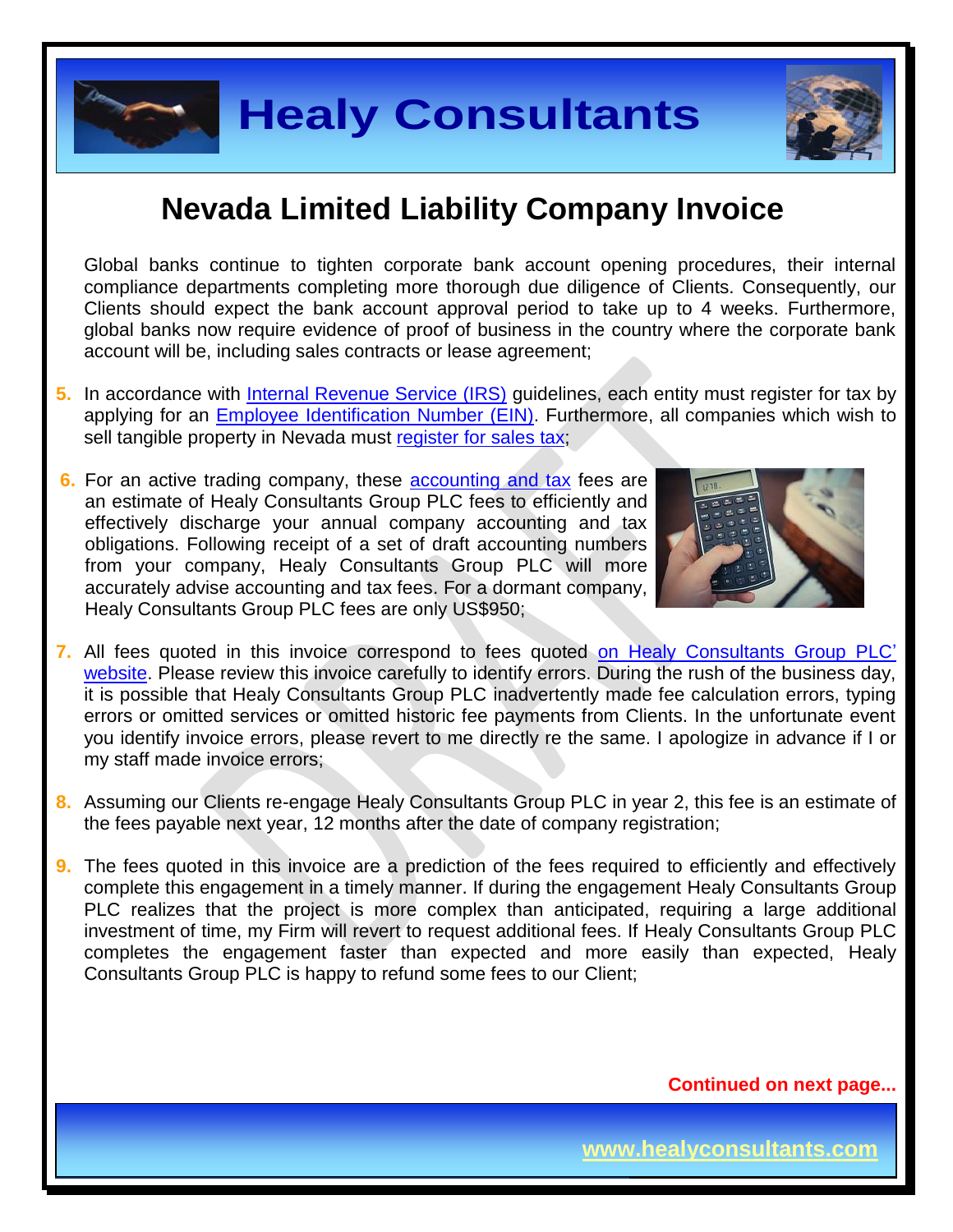

- **10.**Engage Healy Consultants Group PLC to [project manage](http://www.healyconsultants.com/project-manage-engagements/) business set up in every country on the planet. We are the best in the [world](http://www.healyconsultants.com/best-in-the-world/) at what we do, timely completing [the A to Z](http://www.healyconsultants.com/a-to-z-of-business-set-up/) of every country engagement;
- 11. In accordance with Nevada [Limited Liability Company Act,](http://www.leg.state.nv.us/NRS/NRS-086.html) there is no minimum share capital amount mandated for Nevada company incorporation;
- **12.**If our Client requires nominee shareholder and director services [\(click link\),](http://www.healyconsultants.com/corporate-outsourcing-services/nominee-shareholders-directors/) Healy Consultants Group PLC will be pleased to assist. Our fee for professional, passive nominee corporate shareholder amounts to US\$2,100 per annum. Our fee to be both nominee director and shareholder amounts to US\$6,600 per annum. Being the sole shareholders and sole director of a Client's company exposes Healy Consultants Group PLC to reputation, litigation and financial risk;
- **13.** If our Client and Healy Consultants Group PLC properly plan this engagement, our Clients' will *not* have to travel during this engagement. Healy Consultants Group PLC will efficiently and effectively complete company registration and corporate bank account opening in a timely manner without our Client presence. Instead, our Client will need to **i)** sign and get documents legalized in the embassy in their country of origin and **ii)** courier the originals to Healy Consultants Group PLC office;



**Page 5 of 8**

- **14.**Depending on our Client's business and nationality, the US Government may require a special regulatory license to carry on your business in the country. Healy Consultants Group PLC will assist our Client secure license approval; there may be additional engagement fees. However, the Government enjoys ultimate power of approval of company registrations and business licenses;
- **Healy Consultants**<br> **Consultants**<br> **Consultants**<br> **Consultants** and **Consultant Consultant Consultant** and the system of the system of the system of the system of the system of the system of the system of the system of th **15.**If required, Healy Consultants Group PLC will be pleased to assist your firm to secure [employee](http://www.healyconsultants.com/usa-company-registration/formation-support-services/)  [visa](http://www.healyconsultants.com/usa-company-registration/formation-support-services/) approvals. Our fee is US\$2,950 for the first employee, US\$1,950 for the second employee, US\$950 per employee thereafter. Our employee visa fees include preparation of a quality visa application and submitting to the correct Government immigration officers. The Government enjoys ultimate power of approval of visa applications. Consequently, guaranteed success is outside of Healy Consultants Group PLC' control. What is inside our control is the preparation and submission of a high-quality immigration visa application that maximizes the likelihood of visa approval;

**Continued on next page...**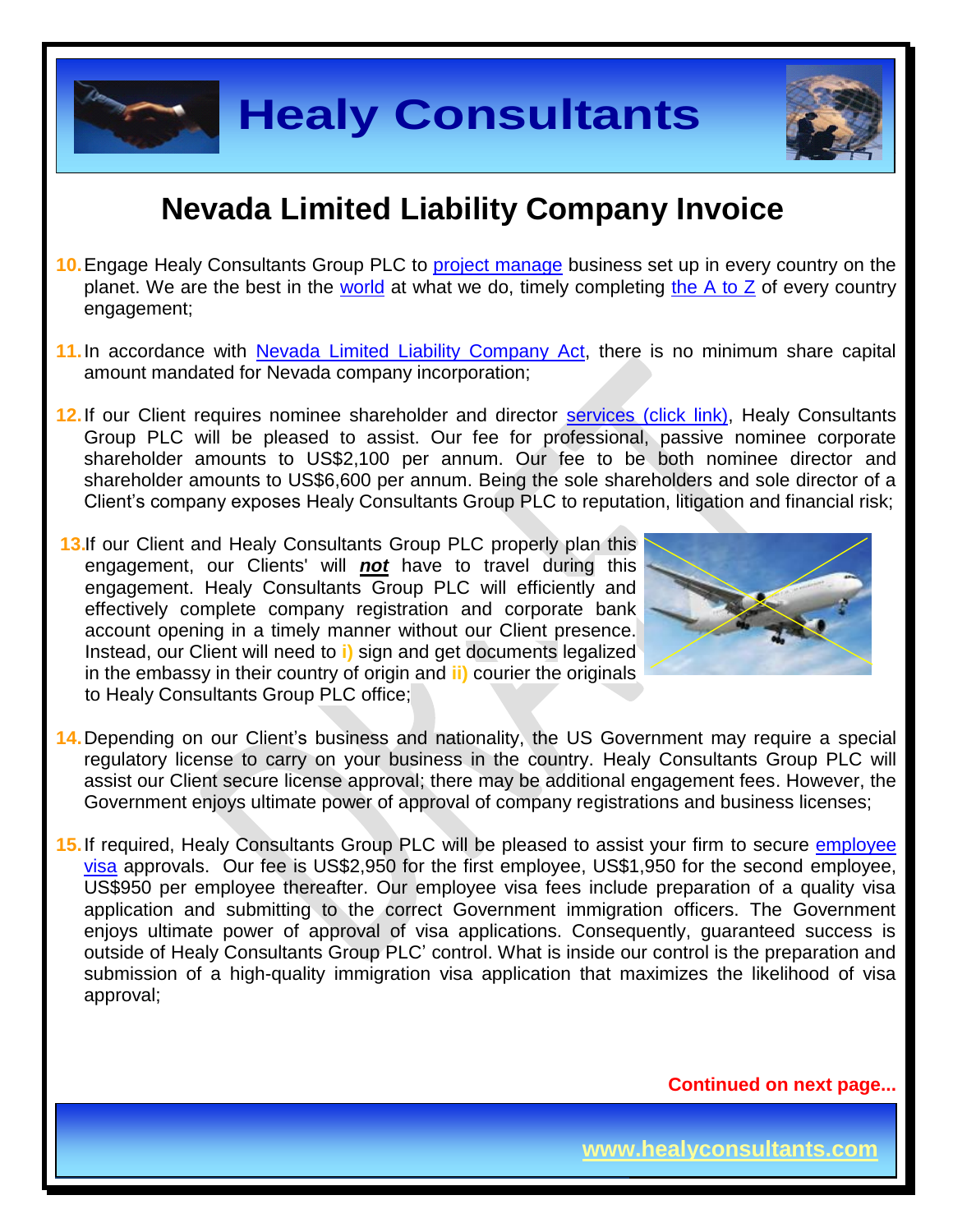

- **16.**It is important our Clients are aware of their personal and corporate tax obligations in their country of residence and domicile. Let us know if you need Healy Consultants Group PLC help to clarify your local and international annual tax reporting obligations;
- 17. Some of our Clients request Healy Consultants Group PLC to provide temporary shared office [space](http://www.healyconsultants.com/virtual-office/) for 6 months until their preferred business premises is found. If your Firm requires this service, our one-time fee is US\$950. Monthly rental thereafter is paid directly to the landlord, independently of Healy Consultants Group PLC;

**Healy Consultants**<br> **Example 18 Consultants**<br> **Example 18 Consultants**<br> **Example 18 Consultants**<br> **Example 18 Consultants** Consultants Group PLC help to care<br>
the request Healy Consultants Group PLC to provide temporary s **18.**During the engagement, shareholders and directors' documents may need to be translated into the local language; before the Government and Bank approves company registration and corporate bank account opening respectively. Consequently, our Client should budget for possible additional translation and embassy attestation fees. Either our Client or Healy Consultants Group PLC can complete this administrative task;

As always, Healy Consultants Group PLC will negotiate with all third parties to eliminate or reduce additional engagement costs. For transparency purposes, all third-party fee payments will be supported by original receipts and invoices. Examples of possible third-party payments include **i)** embassy fees **ii)** notary public costs **iii)** official translator fees;

- **19.**Some of our Clients' require an [immediate country](http://www.healyconsultants.com/turnkey-solutions/) solution. With this strategy, within a day Healy Consultants Group PLC can supply our Client **i)** an existing dormant Nevada company number and **ii)** an already approved Nevada corporate bank account number and **iii)** a business address. Turnkey solutions are attractive to those entrepreneurs who wish to immediately close a country deal, sign a contract or invoice a customer;
- 

**Page 6 of 8**

- **20.**As stipulated on our **[business website](http://www.healyconsultants.com/)** and in section 3 of our engagement letter, Healy Consultants Group PLC will only commence the engagement following **i)** settlement of our fees and **ii)** completion and signing of our legal engagement letter;
- 21. Healy Consultants Group PLC will only incorporate your company after 75% of due diligence [documentation](http://www.healyconsultants.com/due-diligence/) is received by email. Healy Consultants Group PLC will only open a corporate bank account after 100% of the Client's original due diligence documentation is received by courier;

**Continued on next page...**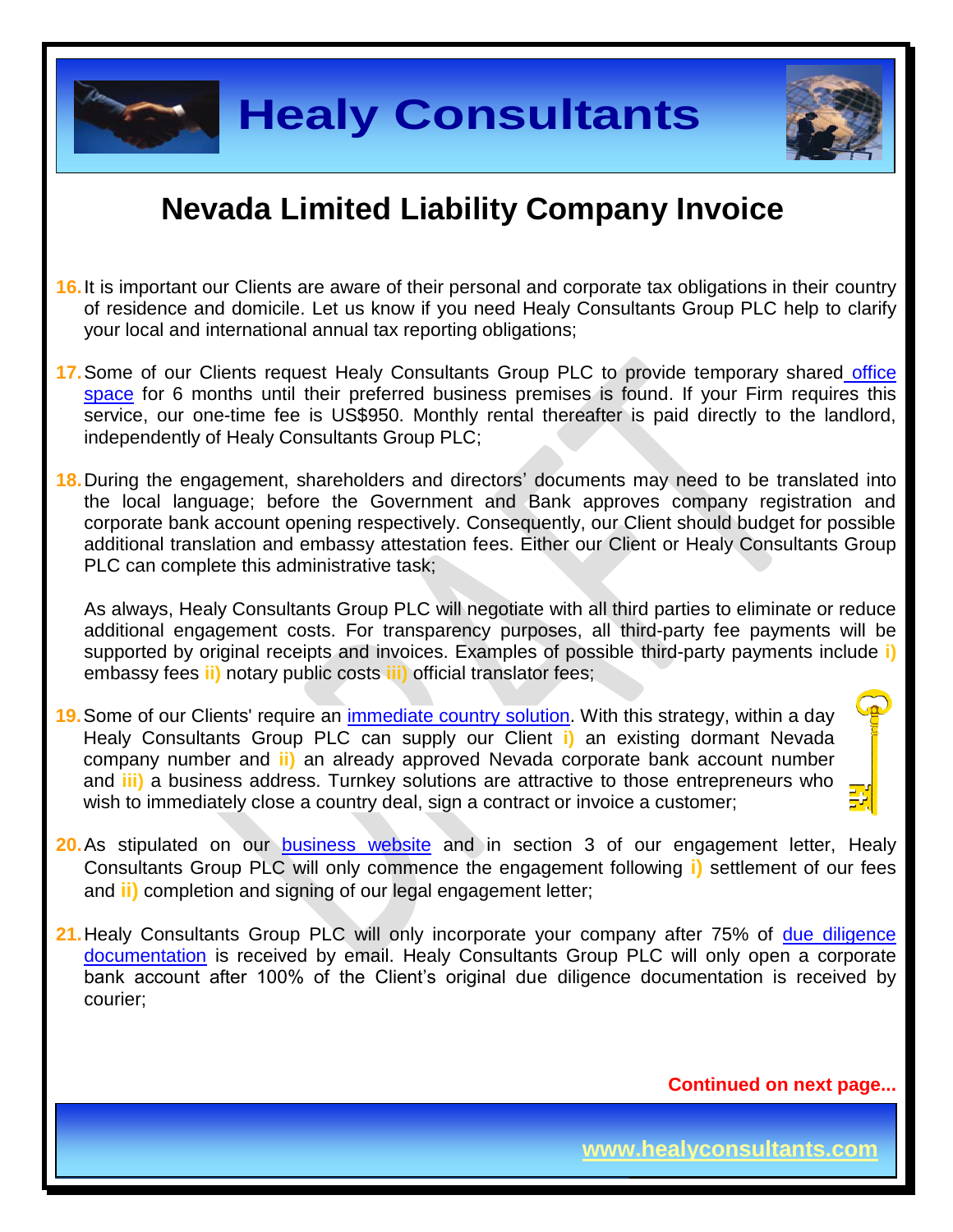

- **22.**During the annual renewal engagement with our Client, our in-house [Legal and Compliance](http://www.healyconsultants.com/about-us/key-personnel/cai-xin-profile/)  [Department \(click link\)](http://www.healyconsultants.com/about-us/key-personnel/cai-xin-profile/) reviews the quality and completeness of our Client file. Consequently, Healy Consultants Group PLC may revert to our Client to ask for more up to date due diligence [documentation;](http://www.healyconsultants.com/due-diligence/)
- 23. Some of our Clients' engage Healy Consultants Group PLC to [recruit \(click link\)](http://www.healyconsultants.com/corporate-outsourcing-services/how-we-help-our-clients-recruit-quality-employees/) local employees. We have a lot of experience in this area and we are quite skilled at securing quality candidates for our Clients;
- **24.**To assist our Clients minimize Forex costs, we offer the payment in SG\$, Euro, Pound or US\$. Kindly let me know in which currency your Firm prefers settling our fees and I will send an updated invoice, thank you;
- **25.**To efficiently and effectively complete your engagement in a timely manner, we recommend your Firm transfers these funds to Healy Consultants Group PLC corporate bank account. Thereafter, our Incorporation and Banking Team will aggressively advance your engagement, providing your Firm daily feedback as to engagement status. I would be grateful if you email us the bank transfer advice slip to enable my Accounting Department to accurately and timely identify bank receipts.

Thank you for your business and we look forward to working closely with you over the coming weeks as we engineer your Nevada corporate structure.

Best regards,

*Aidan Healy*

**Example 18 Consultants**<br> **Example 20 Consultants**<br> **Example 20 Consultants**<br> **Example 20 Consultants** (Group PLC to restrict our in-house Legal and Completen<br>
<u>Link)</u> reviews the quality and completences of our Client fil  $\_$ Aidan Healy [Business owner](http://www.healyconsultants.com/about-us/key-personnel/aidan-healy-profile/) Healy Consultants Group PLC Group **Tel:** (+65) 67350120 (direct) **Address:** 817 Broadway, 5th floor, New York, NY 10003 **Skype:** healyconsultants

**Continued on next page...**

**Page 7 of 8**